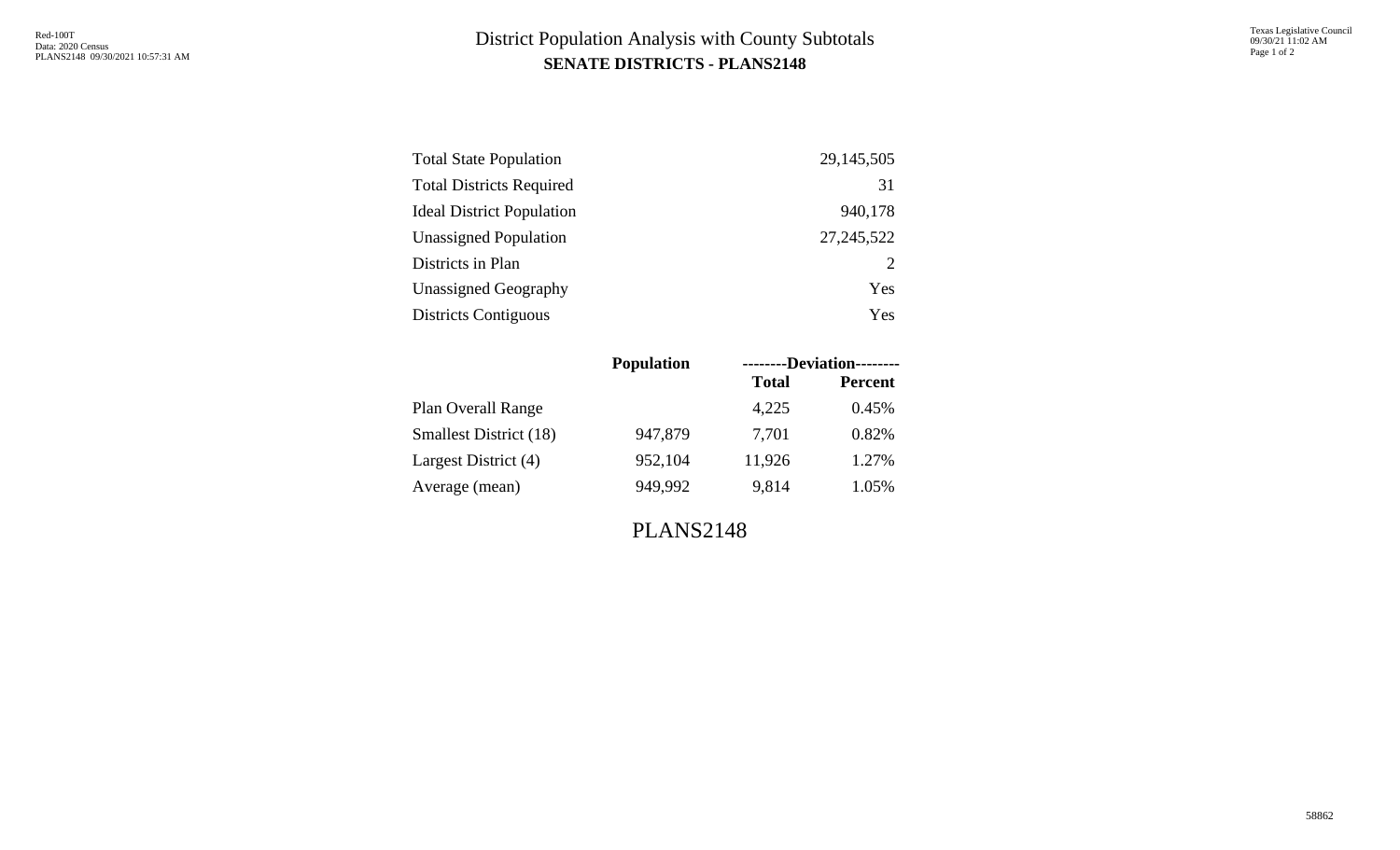## **SENATE DISTRICTS - PLANS2148** District Population Analysis with County Subtotals

Texas Legislative Council 09/30/21 11:02 AM Page 2 of 2

|                    | <b>Deviation</b> |                | <b>Total</b>       | Anglo              | Non-Anglo          | Asian            | <b>Black</b>      | Hispanic           | $B+H$              |              | %Anglo %Non-Anglo | %Asian     | %Black       | %Hispanic    | $%B+H$       |
|--------------------|------------------|----------------|--------------------|--------------------|--------------------|------------------|-------------------|--------------------|--------------------|--------------|-------------------|------------|--------------|--------------|--------------|
| <b>DISTRICT 4</b>  | 11,926<br>1.27 % | Total:<br>VAP: | 952,104<br>702,125 | 490,381<br>387,949 | 461,723<br>314,176 | 43,006<br>30,894 | 128,738<br>89,402 | 272,806<br>178,783 | 394,970<br>265,098 | 51.5<br>55.3 | 48.5<br>44.7      | 4.5<br>4.4 | 13.5<br>12.7 | 28.7<br>25.5 | 41.5<br>37.8 |
| Chambers (100%)    |                  |                | 46,571             | 29,858             | 16,713             | 879              | 3,763             | 10,952             | 14,512             | 64.1         | 35.9              | 1.9        | 8.1          | 23.5         | 31.2         |
| Galveston (1%)     |                  |                | 2,770              | 2,289              | 481                | 38               | 37                | 321                | 349                | 82.6         | 17.4              | 1.4        | 1.3          | 11.6         | 12.6         |
| Harris (7%)        |                  |                | 327,530            | 140,266            | 187,264            | 15,183           | 67,803            | 100,264            | 164,830            | 42.8         | 57.2              | 4.6        | 20.7         | 30.6         | 50.3         |
| Jefferson $(24%)$  |                  |                | 61,123             | 19,599             | 41,524             | 2,153            | 18,769            | 20,120             | 38,513             | 32.1         | 67.9              | 3.5        | 30.7         | 32.9         | 63.0         |
| Montgomery (83%)   |                  |                | 514,110            | 298,369            | 215,741            | 24,753           | 38,366            | 141,149            | 176,766            | 58.0         | 42.0              | 4.8        | 7.5          | 27.5         | 34.4         |
| <b>DISTRICT 18</b> | 7,701            | Total:         | 947,879            | 378,824            | 569,055            | 121,737          | 153,123           | 287,018            | 432,248            | 40.0         | 60.0              | 12.8       | 16.2         | 30.3         | 45.6         |
|                    | 0.82 %           | VAP:           | 709,279            | 307,704            | 401,575            | 89,018           | 107,455           | 196,194            | 300,125            | 43.4         | 56.6              | 12.6       | 15.1         | 27.7         | 42.3         |
| Aransas $(100\%)$  |                  |                | 23,830             | 15,816             | 8,014              | 655              | 394               | 6,158              | 6,486              | 66.4         | 33.6              | 2.7        | 1.7          | 25.8         | 27.2         |
| Austin (100%)      |                  |                | 30,167             | 18,480             | 11,687             | 304              | 2,791             | 8,052              | 10,630             | 61.3         | 38.7              | 1.0        | 9.3          | 26.7         | 35.2         |
| Burleson (100%)    |                  |                | 17,642             | 11,258             | 6,384              | 118              | 2,145             | 3,712              | 5,737              | 63.8         | 36.2              | 0.7        | 12.2         | 21.0         | 32.5         |
| Calhoun (100%)     |                  |                | 20,106             | 8,374              | 11,732             | 1,169            | 534               | 9,858              | 10,271             | 41.6         | 58.4              | 5.8        | 2.7          | 49.0         | 51.1         |
| De Witt (100%)     |                  |                | 19,824             | 10,854             | 8,970              | 105              | 1,867             | 6,890              | 8,564              | 54.8         | 45.2              | 0.5        | 9.4          | 34.8         | 43.2         |
| Fayette (100%)     |                  |                | 24,435             | 17,041             | 7,394              | 129              | 1,722             | 5,216              | 6,785              | 69.7         | 30.3              | 0.5        | 7.0          | 21.3         | 27.8         |
| Fort Bend (45%)    |                  |                | 366,399            | 95,874             | 270,525            | 95,081           | 76,411            | 98,651             | 171,916            | 26.2         | 73.8              | 26.0       | 20.9         | 26.9         | 46.9         |
| Goliad (100%)      |                  |                | 7,012              | 4,246              | 2,766              | 60               | 349               | 2,288              | 2,569              | 60.6         | 39.4              | 0.9        | 5.0          | 32.6         | 36.6         |
| Gonzales (100%)    |                  |                | 19,653             | 8,159              | 11,494             | 122              | 1,391             | 9,897              | 11,074             | 41.5         | 58.5              | 0.6        | 7.1          | 50.4         | 56.3         |
| Grimes (100%)      |                  |                | 29,268             | 16,910             | 12,358             | 195              | 4,217             | 7,361              | 11,400             | 57.8         | 42.2              | 0.7        | 14.4         | 25.2         | 39.0         |
| Harris (3%)        |                  |                | 135,242            | 36,643             | 98,599             | 20,206           | 30,954            | 47,284             | 76,729             | 27.1         | 72.9              | 14.9       | 22.9         | 35.0         | 56.7         |
| Lavaca (100%)      |                  |                | 20,337             | 14,564             | 5,773              | 114              | 1,497             | 3,936              | 5,316              | 71.6         | 28.4              | 0.6        | 7.4          | 19.4         | 26.1         |
| Lee $(100\%)$      |                  |                | 17,478             | 10,612             | 6,866              | 123              | 1,945             | 4,479              | 6,287              | 60.7         | 39.3              | 0.7        | 11.1         | 25.6         | 36.0         |
| Montgomery (7%)    |                  |                | 41,051             | 30,483             | 10,568             | 516              | 1,833             | 6,944              | 8,660              | 74.3         | 25.7              | 1.3        | 4.5          | 16.9         | 21.1         |
| Refugio (100%)     |                  |                | 6,741              | 2,864              | 3,877              | 61               | 534               | 3,306              | 3,735              | 42.5         | 57.5              | 0.9        | 7.9          | 49.0         | 55.4         |
| Victoria (100%)    |                  |                | 91,319             | 39,330             | 51,989             | 1,758            | 6,843             | 42,931             | 48,751             | 43.1         | 56.9              | 1.9        | 7.5          | 47.0         | 53.4         |
| Waller (73%)       |                  |                | 41,570             | 15,293             | 26,277             | 327              | 11,652            | 13,630             | 25,050             | 36.8         | 63.2              | 0.8        | 28.0         | 32.8         | 60.3         |
| Washington (100%)  |                  |                | 35,805             | 22,023             | 13,782             | 694              | 6,044             | 6,425              | 12,288             | 61.5         | 38.5              | 1.9        | 16.9         | 17.9         | 34.3         |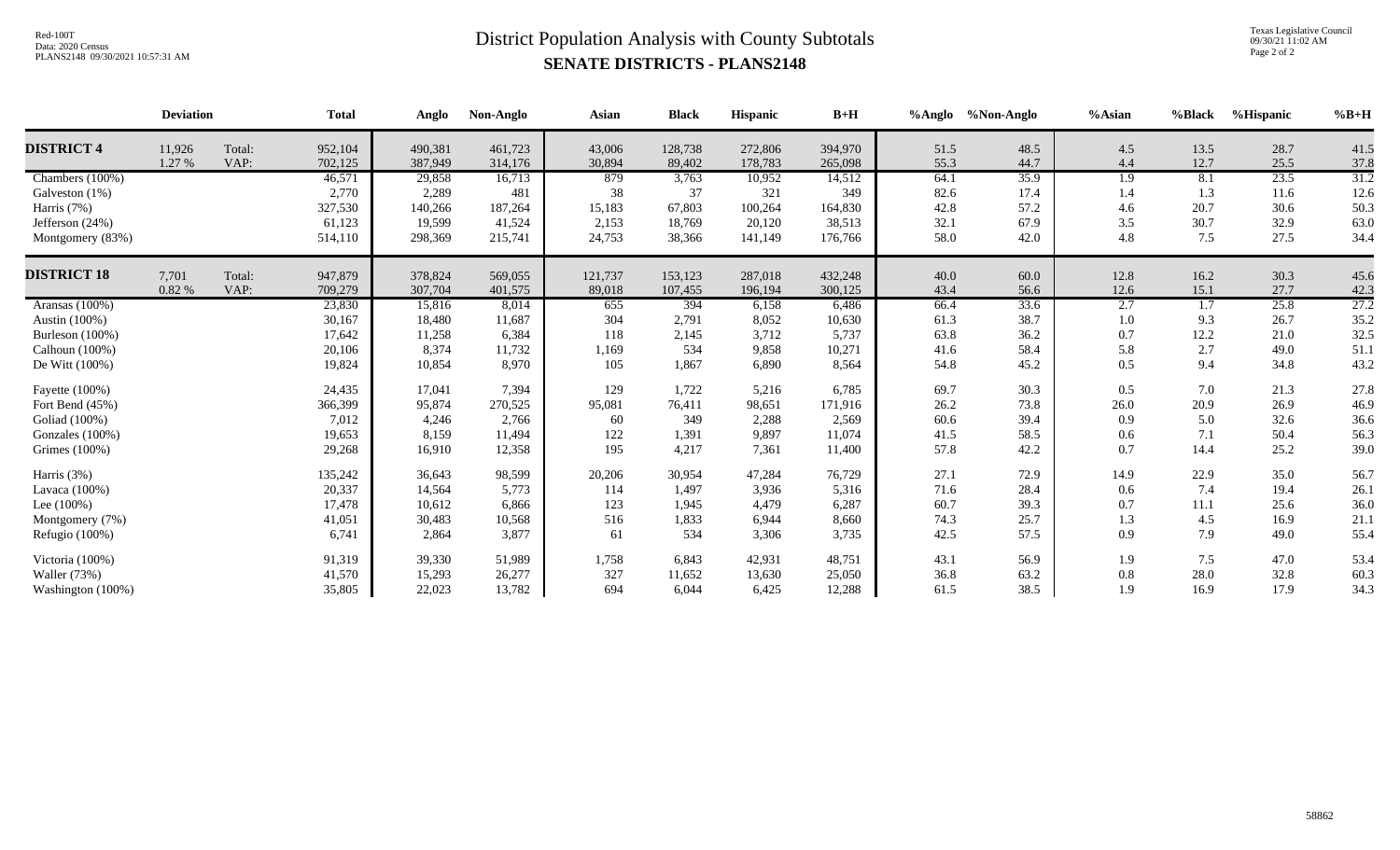Red-202T Data: 2020 Census PLANS2148 09/30/2021 10:57:31 AM

### Population and Voter Data with Voter Registration Comparison

Texas Legislative Council 09/30/21 11:02 AM Page 1 of 1

#### **SENATE DISTRICTS - PLANS2148**

| <b>Population</b> |                  |        |              |        |            |               |        |                    | <b>Total Voter Registration</b> |                         |                |              |             | <b>Non-Suspense Voter Registration</b> |              |             |              |
|-------------------|------------------|--------|--------------|--------|------------|---------------|--------|--------------------|---------------------------------|-------------------------|----------------|--------------|-------------|----------------------------------------|--------------|-------------|--------------|
| <b>District</b>   | <b>Deviation</b> |        | <b>Total</b> | %Anglo | %Non-Anglo | <b>%Asian</b> | %Black | %Hispanic          | $%B+H$                          | <b>General Election</b> | <b>Turnout</b> | <b>Total</b> | <b>SSVR</b> | TO/VR                                  | <b>Total</b> | <b>SSVR</b> | <b>TO/VR</b> |
|                   | 11,926           | Total: | 952,104      | 51.5   | 48.5       | 4.5           | 13.5   | 28.7               |                                 | 2020                    | 401,006        | 568,922      | 13.3 %      | 70.5 %                                 | 516,584      | 13.5 %      | 77.6 %       |
|                   | 1.27%            | VAP:   | 702,125      | 55.3   | 44.7       |               | 12.7   | 25.5               | 37.8                            | 2018                    | 287,711        | 522,393      | 12.5 %      | 55.1 %                                 | 464.656      | 12.8%       | 61.9%        |
|                   | 7,701            | Total. | 947,879      | 40.0   | 60.0       | 12.8          | 16.2   | 30.3               | 45.6                            | 2020                    | 394,817        | 564,915      | 18.8%       | 69.9%                                  | 521,240      | 18.7%       | 75.7 %       |
|                   | 0.82%            | VAP:   | 709,279      | 43.4   | 56.6       |               | 15.    | $\sim$ $\sim$<br>. | 42.3                            | 2018                    | 282,324        | 517,282      | 18.7%       | 54.6 %                                 | 471,512      | 18.7 %      | 59.9%        |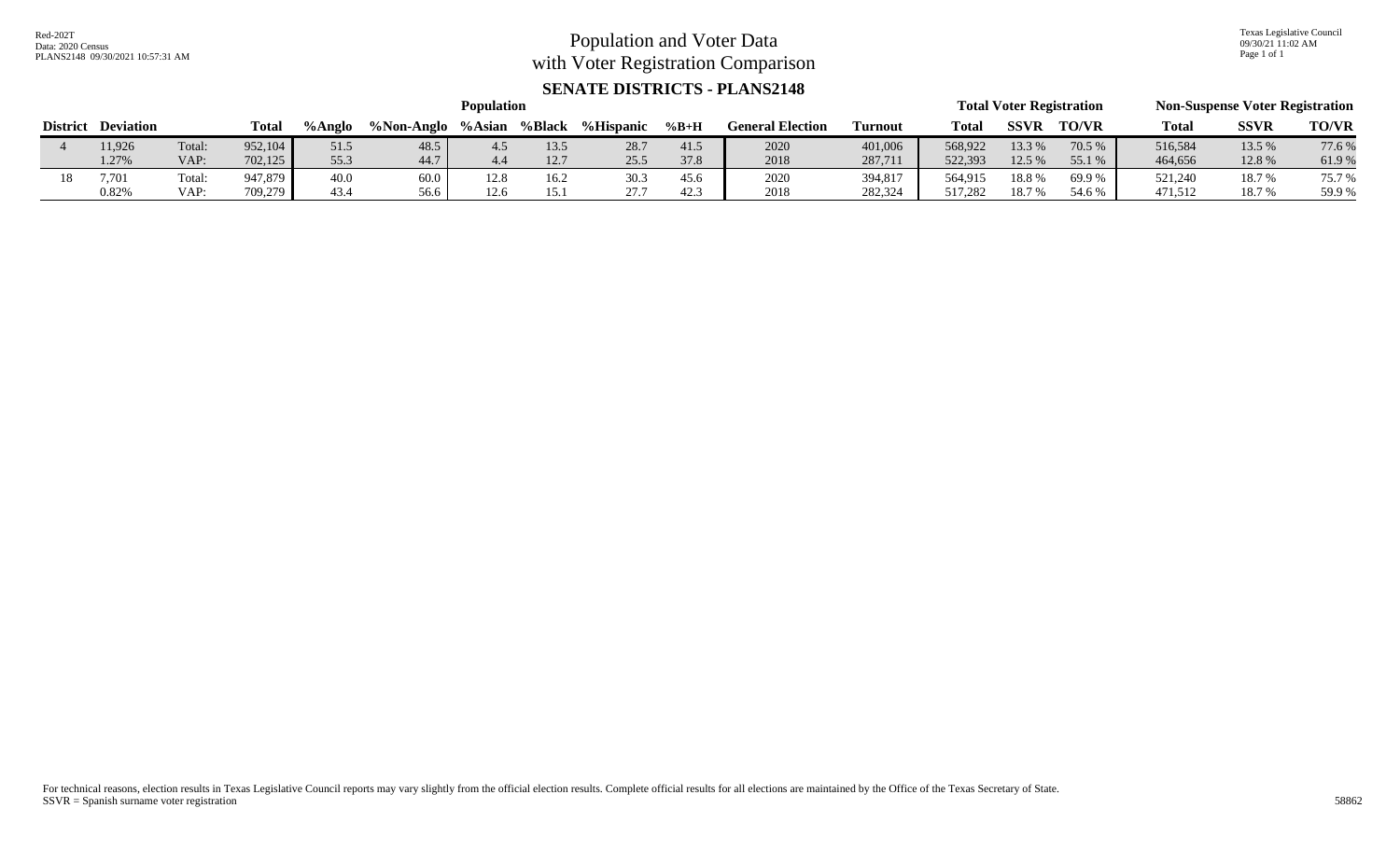Plan Fit Verification **SENATE DISTRICTS PLANS2148 Compared with PLANS2130**

**The amendment fits into the base plan.**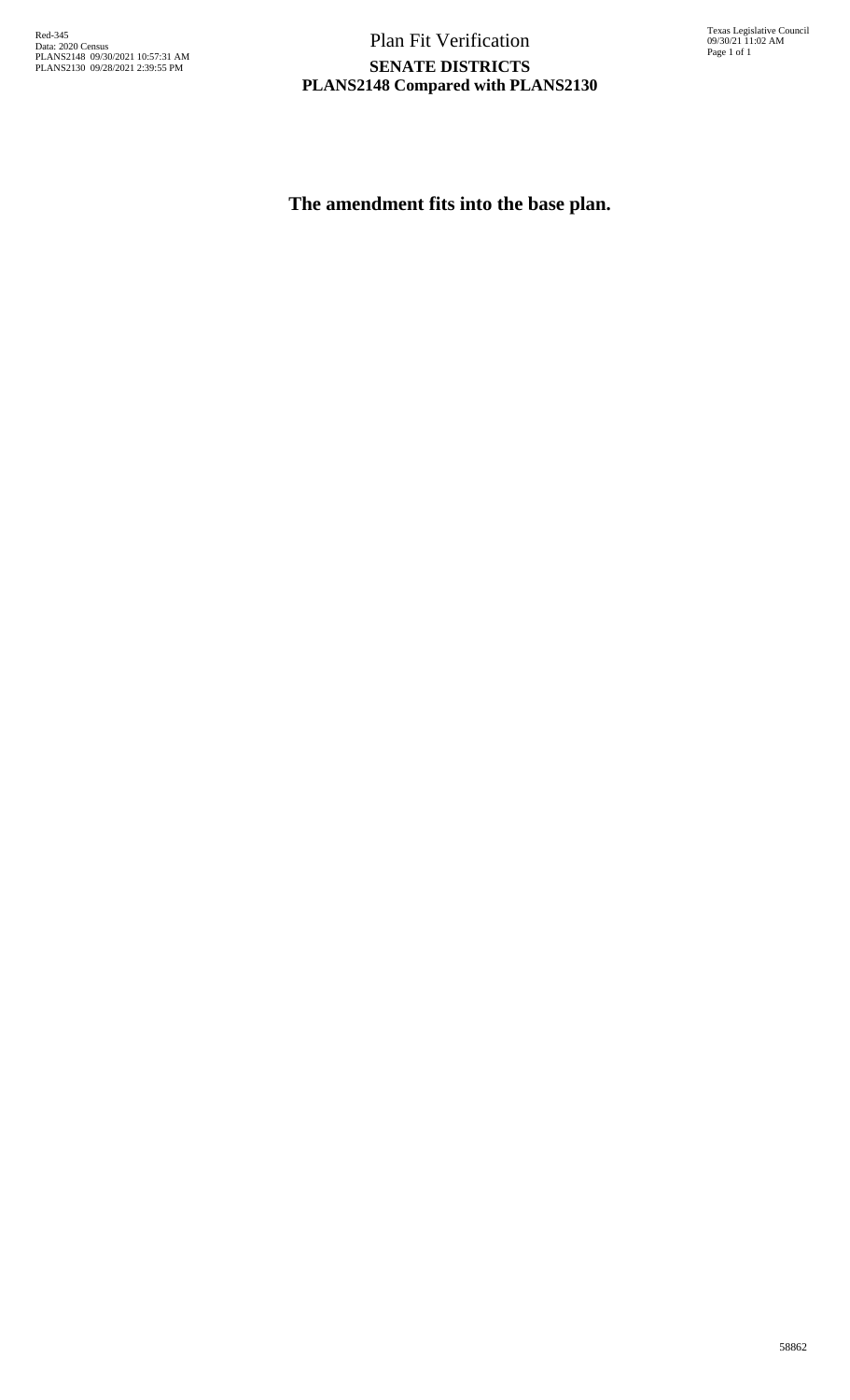# Incumbents by District **SENATE DISTRICTS - PLANS2148**

| <b>District</b> | <b>Incumbents</b> |
|-----------------|-------------------|
|                 | Creighton - R     |
| 18              | Kolkhorst - R     |